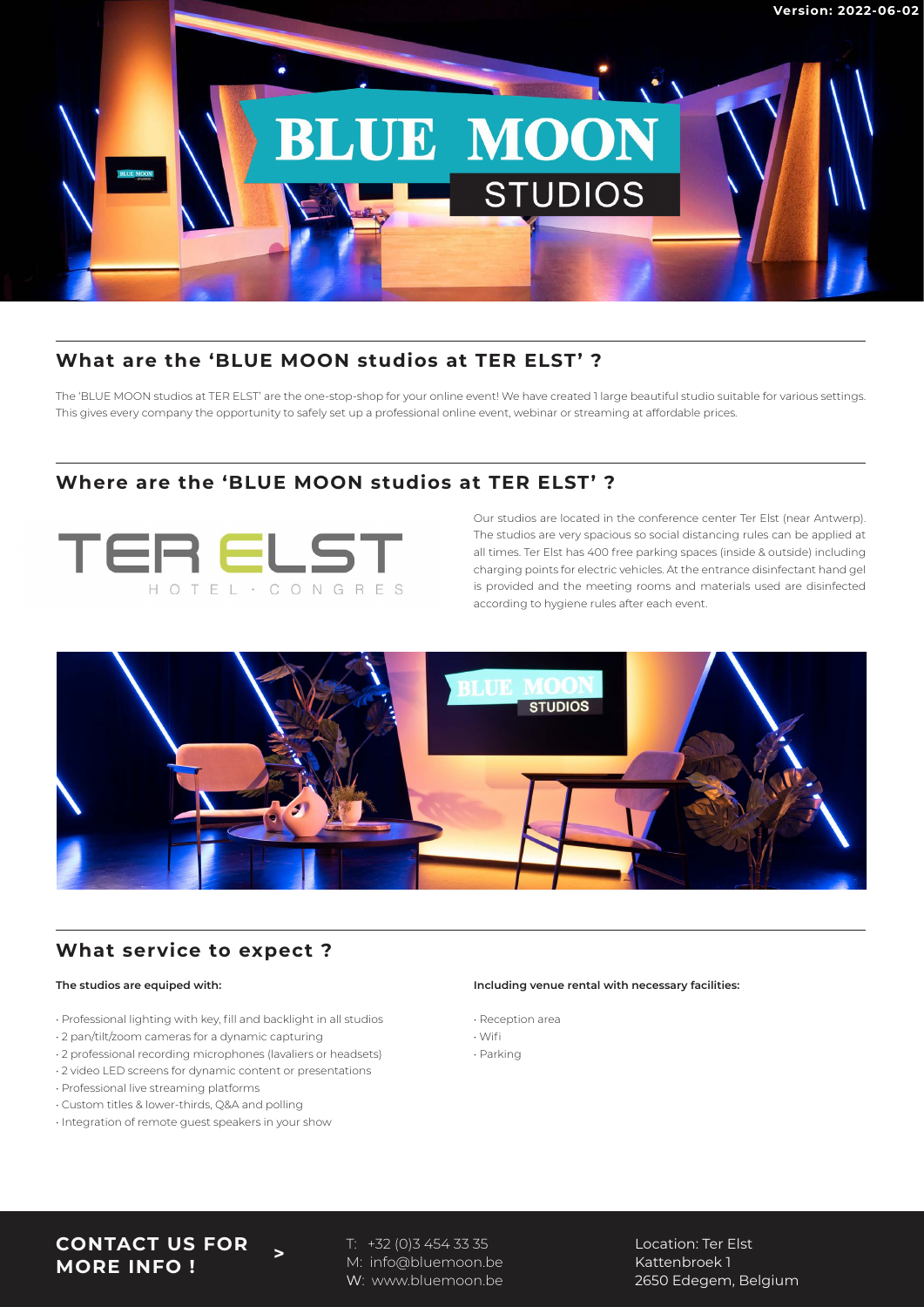

# **Pricing:**

- Full day (08h00 22h00): € 4.995
- Morning (08h00 12h00): € 3.995
- Afternoon (13h00 17h00): € 3.995
- Evening (18h00 22h00): € 3.995

\* Hospitality Pack & Technical Assistance to be booked separately

### • Break-out rooms • Custom branding

**Optional:**

. Extra service / equipment

## **HOSPITALITY PACK:**

The hospitality pack is mandatory and includes the following:

- coffee, tea and still water
- hand disinfection, cleaning, sanitary & disinfection

**Up to 20 people:** € 300 (excl. VAT)

**Optional hospitality host**: € 350 / day (excl. VAT) max. 8 uur

The hospitality pack will be charged together with the studio rent by Blue Moon.



### **EXTRA MEETING ROOMS TER ELST:**

**>**

To book extra (meeting) rooms, please contact **sales@terelst.be** for availability, prices and room layout.



**CONTACT US FOR MORE INFO !**

T: +32 (0)3 454 33 35 M: info@bluemoon.be W: www.bluemoon.be

Location: Ter Elst Kattenbroek 1 2650 Edegem, Belgium